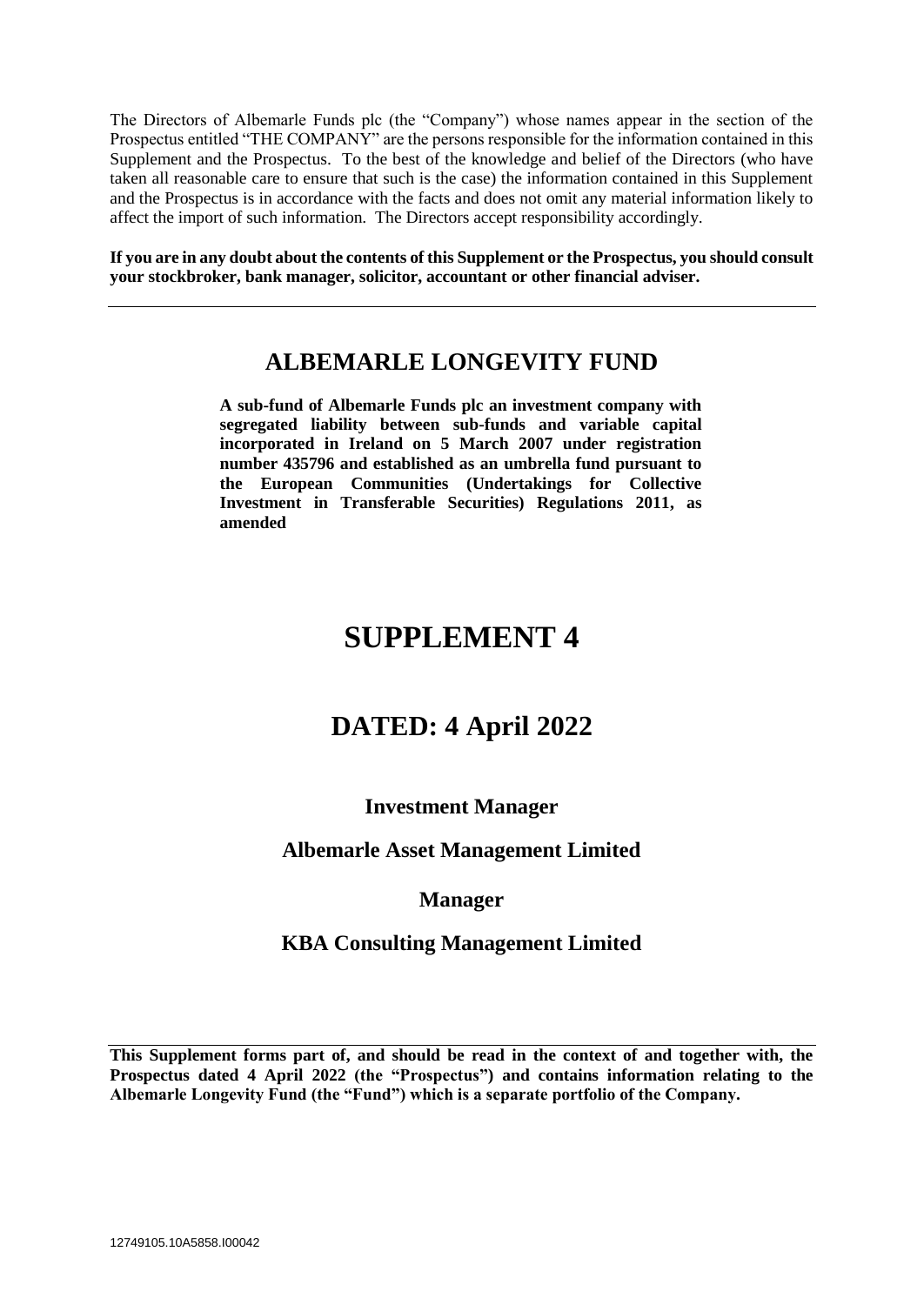## **INDEX**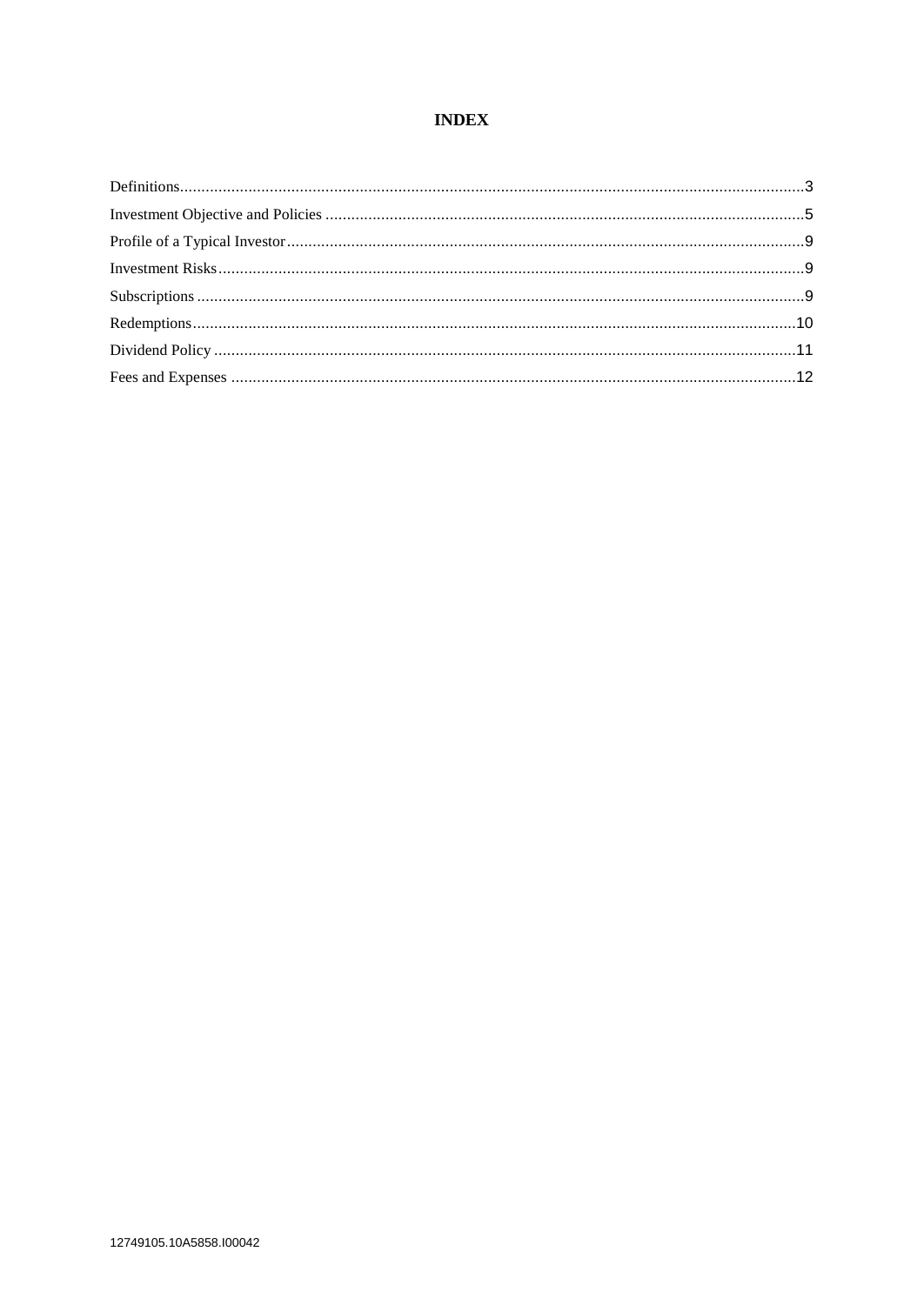## **Definitions**

Words and terms defined in the Prospectus have the same meaning in this Supplement unless otherwise stated herein.

| "Acceptable AIFs" | means an alternative investment fund(s) which satisfies one of the<br>following criteria:                                                                                                                                                                     |                                                                                                                                                      |  |  |
|-------------------|---------------------------------------------------------------------------------------------------------------------------------------------------------------------------------------------------------------------------------------------------------------|------------------------------------------------------------------------------------------------------------------------------------------------------|--|--|
|                   | 1. (a) schemes established in Guernsey and authorised as "Class A<br>Schemes"; or                                                                                                                                                                             |                                                                                                                                                      |  |  |
|                   | (b) schemes established in Jersey as "Recognised Funds"; or                                                                                                                                                                                                   |                                                                                                                                                      |  |  |
|                   | (c) schemes established in the Isle of Man as "Authorised Schemes";                                                                                                                                                                                           |                                                                                                                                                      |  |  |
|                   | <sub>or</sub>                                                                                                                                                                                                                                                 |                                                                                                                                                      |  |  |
|                   | (d) retail investor alternative investment funds authorised by the<br>Central Bank provided such investment funds comply in all material<br>respects with the provisions of the UCITS Regulations and the Central<br>Bank UCITS Regulations; or               |                                                                                                                                                      |  |  |
|                   | (e) alternative investment funds authorised in a Member State of the<br>EEA, the US, Jersey, Guernsey or Isle of Man and which comply, in<br>all "material respects", with the provisions of the UCITS Regulations<br>and the Central Bank UCITS Regulations. |                                                                                                                                                      |  |  |
|                   | following:                                                                                                                                                                                                                                                    | In accordance with the Central Bank's requirements, reference to "all<br>material respects" includes, amongst others, consideration of the           |  |  |
|                   | (i)                                                                                                                                                                                                                                                           | the existence of an independent depositary with similar<br>duties and responsibilities in relation to both safekeeping<br>and supervision;           |  |  |
|                   | (ii)                                                                                                                                                                                                                                                          | requirements for the spreading of investment risk<br>including concentration limits, ownership restrictions,<br>leverage and borrowing restrictions; |  |  |
|                   | (iii)                                                                                                                                                                                                                                                         | availability of pricing information and reporting<br>requirements;                                                                                   |  |  |
|                   | (iv)                                                                                                                                                                                                                                                          | redemption facilities and frequency; and                                                                                                             |  |  |
|                   | (v)                                                                                                                                                                                                                                                           | restrictions in relation to dealings by related parties.                                                                                             |  |  |

2. Other jurisdictions and types of AIF may be considered by the Central Bank on the basis of submissions made for that purpose.

In assessing any submissions made, the Central Bank will have regard to:

• memoranda of understanding (bilateral or multilateral), membership of an international organisation of regulators, or other co-operative arrangements (such as an exchange of letters) to ensure satisfactory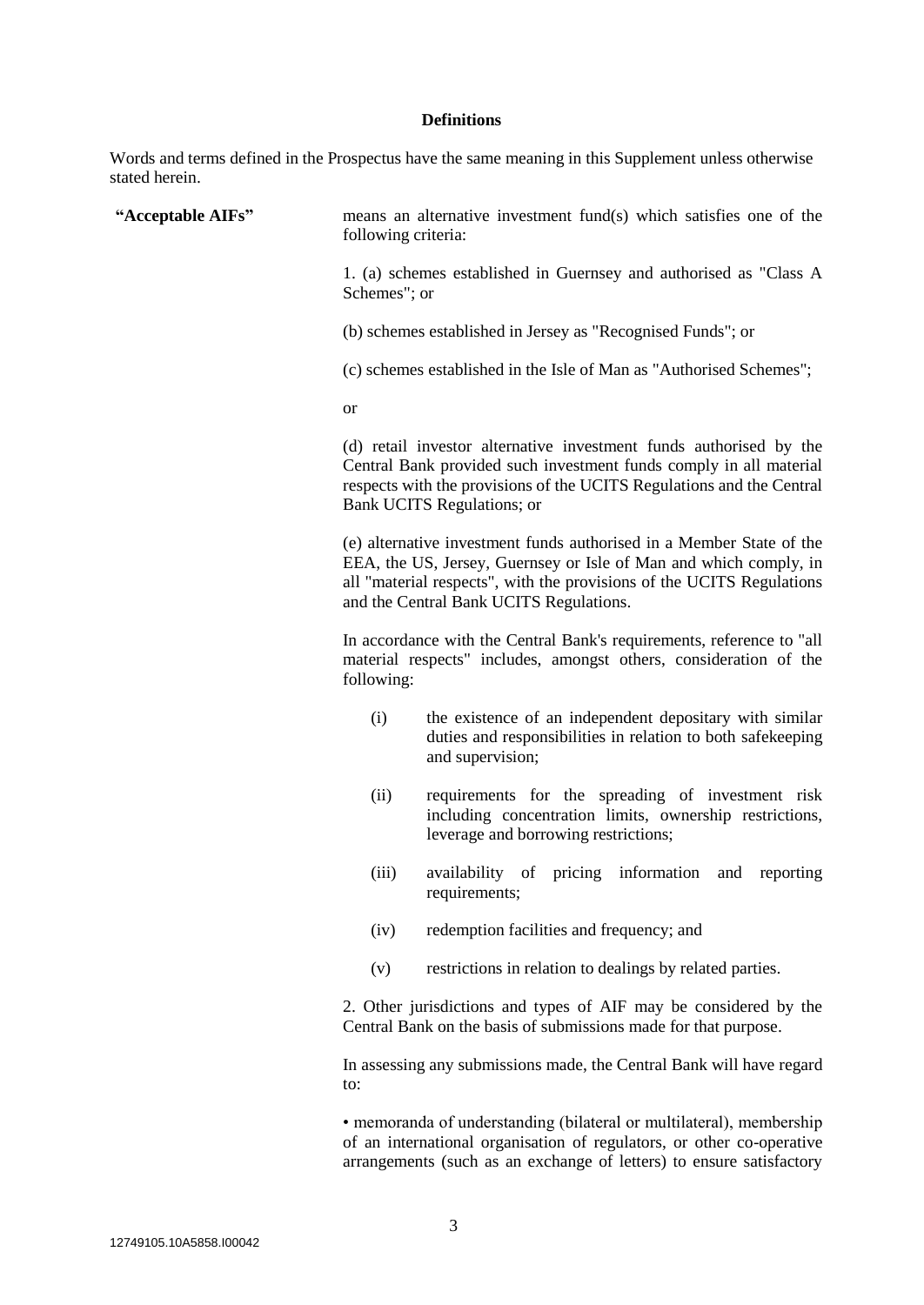|                    | cooperation between the Central Bank and the competent authority of<br>the AIF;                                                                                                                                                                                                                                                                                                          |
|--------------------|------------------------------------------------------------------------------------------------------------------------------------------------------------------------------------------------------------------------------------------------------------------------------------------------------------------------------------------------------------------------------------------|
|                    | • whether the management company of the target AIF, its rules and its<br>choice of depositary have been approved by its regulator;                                                                                                                                                                                                                                                       |
|                    | • whether the AIF is authorised in an OECD jurisdiction; or                                                                                                                                                                                                                                                                                                                              |
|                    | Such other schemes as may be permitted by the Central Bank and set<br>out in this Prospectus and/or the relevant Supplement;                                                                                                                                                                                                                                                             |
| "Base Currency"    | for the purposes of this Supplement, the base currency shall be Euro;                                                                                                                                                                                                                                                                                                                    |
| "Dealing Day"      | means each Business Day or such other day as the Directors may agree<br>following consultation with the Manager and the Administrator and<br>upon prior notification to Shareholders, provided there shall be at least<br>one Dealing Day every two weeks;                                                                                                                               |
| "Dealing Deadline" | means 13:00 (Irish time) at least 1 Business Day prior to the relevant<br>Dealing Day or such later time as any Director may from time to time<br>permit and notify in advance to Shareholders provided that applications<br>will not be accepted after the Valuation Point;                                                                                                             |
| "Investment Grade" | means an investment rating level of BBB or better from Standard &<br>Poor's Corporation or Baa3 or better from Moody's Corporation;                                                                                                                                                                                                                                                      |
| "Valuation Day"    | means each Business Day, and such other day as the Directors may<br>determine, following consultation with the Manager and the<br>Administrator and prior notification to the Shareholders, provided that<br>there shall be a Valuation Day for every Dealing Day and for the<br>avoidance of doubt, the Valuation Day will precede the relevant<br>Dealing Day by one Business Day; and |
| "Valuation Point"  | means 11.15 pm (Irish time) on a Valuation Day using the closing<br>market prices in the relevant markets available as at the Valuation Day<br>or such other time on a Valuation Day as the Directors may determine<br>provided that the valuation point is always after the Dealing Deadline.                                                                                           |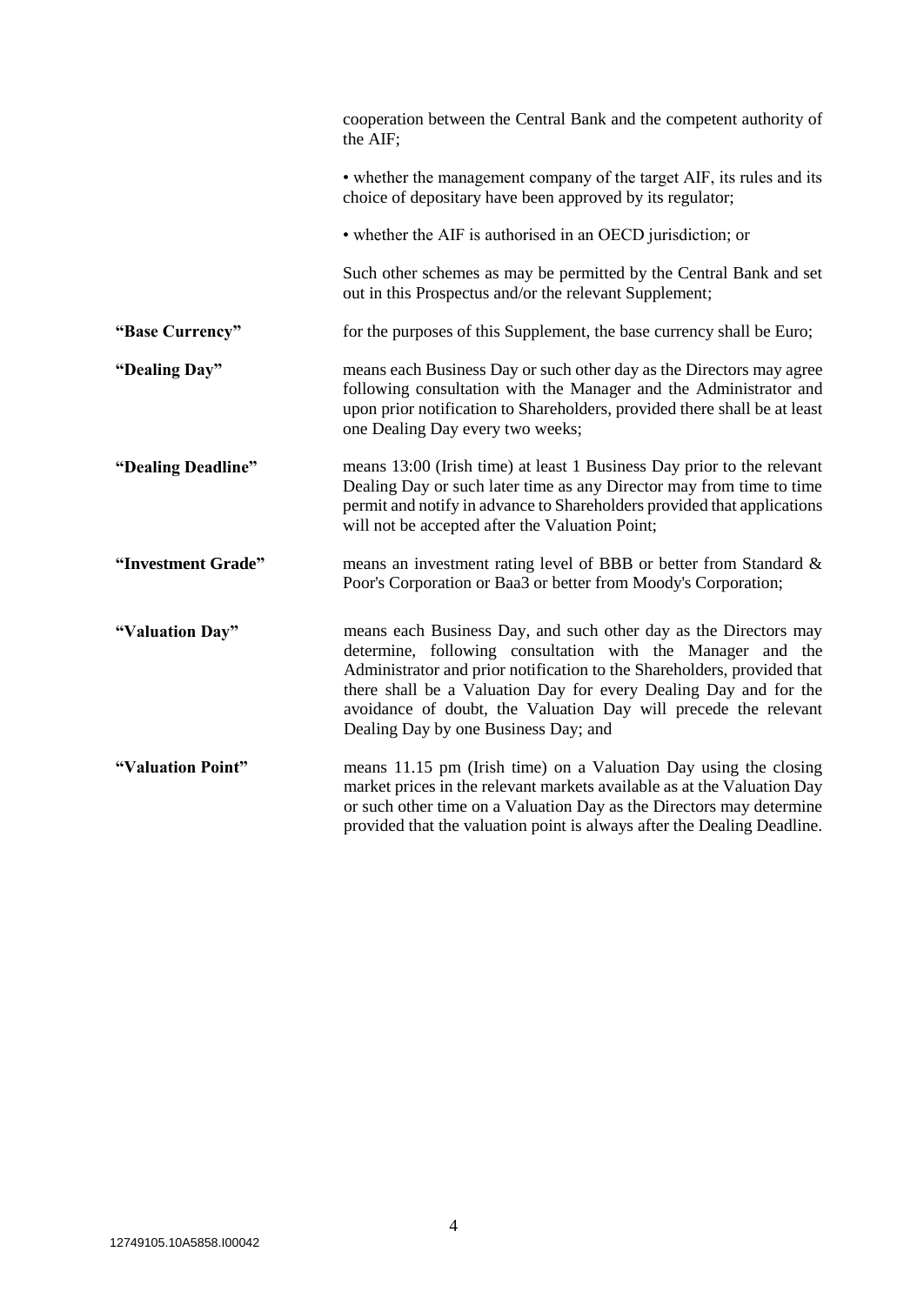## **Investment Objective and Policies**

## **Investment Objective**

The investment objective of the Fund is to achieve long-term capital appreciation investing primarily in listed equities of companies, which could benefit the most from the European long-term demographic trend of the ageing population.

## **Investment Policy**

The Fund will invest at least 70% of the net asset value of the Fund in listed equities, including listed Real Estate Investment Trusts ("**REITs**").

## *Equities*

At least 70% of the investments will be in European companies, i.e. companies incorporated and/or listed on a stock exchange in Europe. The Fund will, therefore, have a predominant exposure to Europe. Up to 30% of the investments may be in non-European companies.

The securities of the Fund will be listed or traded on Recognised Markets.

## *Bonds*

The Fund may invest up to 30% of the net asset value in government bonds, corporate bonds, and convertible bonds. Investment in below Investment Grade bonds and Not-Rated bonds will not exceed 20% of the net asset value of the Fund.

The Fund will not invest in contingent convertible bonds.

## *Cash and money market instruments*

In addition, the Fund may invest up to 100% of its Net Asset Value in assets in cash, money market instruments and money market funds including certificates of deposit and commercial paper issued by highly rated (Investment Grade or higher) corporate or sovereign issuers for cash flow purposes or as part of a temporary defensive strategy or where the Investment Manager believes that economic, financial and political conditions make it advisable to do so. The Investment Manager may, at its discretion invest, directly or indirectly.

## *Unlisted transferable securities*

The Fund may invest, directly or indirectly through the use of FDI, up to 10% of the Net Asset Value of the Fund in transferable securities outlined under the headings outlined above or money market instruments which are not listed, traded or dealt in on a Recognised Market.

## *Collective investment schemes and Transferable Securities*

A maximum of 10% of the Fund's Net Asset Value may be invested in: (i) UCITS and Acceptable AIFs, which may include open-ended exchange traded funds ("**ETFs**"), in accordance with the Regulation 68(1)(e) of the UCITS Regulations and the Central Bank's requirements including guidance related to investment in Acceptable AIFs; and (ii) exchange traded closed-ended funds (which comply with the eligibility classification under the UCITS Regulations and Central Bank UCITS Regulations as transferable securities) in order to gain exposure to equities and equity-related securities.

The Fund may also invest up to 20% of the net asset value of the Fund in American Depositary Receipts.

The Fund may invest up to 30% of the net asset value in listed REITs.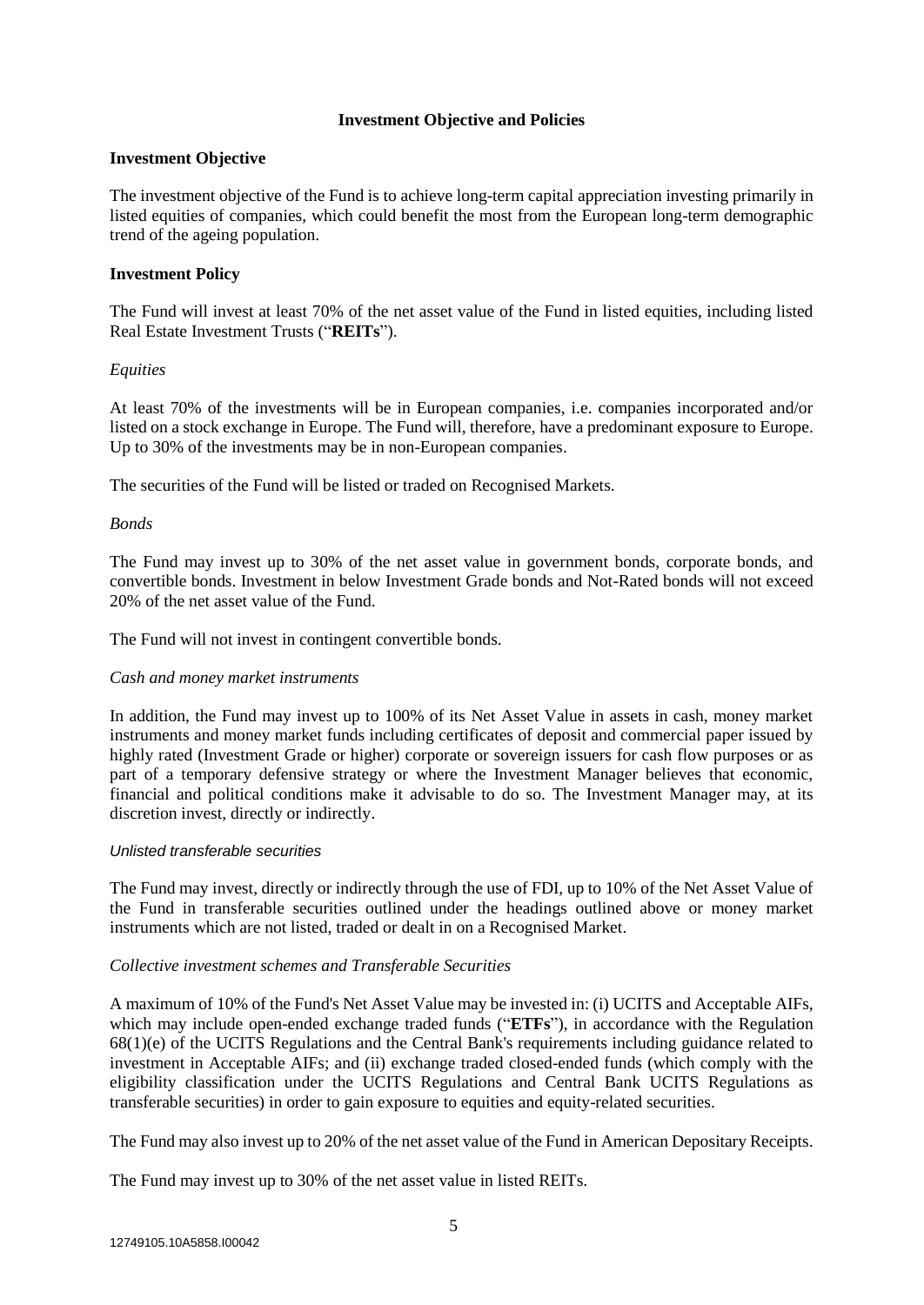## *Financial Derivative Instruments*

The Fund may use financial derivative instruments, such as, but not limited to, (including financial future contracts), equity swaps, equity index futures, equity options, and equity index options ("**FDIs**") for efficient portfolio management or investment purposes. A list of the FDI markets is set out in Appendix IV of the Prospectus.

## **Investment Strategy**

With respect to equities and REITs, the Fund will invest in the shares of companies which should benefit from the long-term trend of ageing population and increased longevity. The investment process in based on two pillars: a thematic screening and a fundamental analysis. The thematic screening consists an exhaustive screening of all the European stock markets, with no pre-set limits in terms of market capitalization, with the goal of selecting only those stocks with a relevant exposure to the theme of ageing population. The screening is intended to identify companies that have a relevant exposure to the theme of ageing population based on publicly available data such as company annual reports, press releases, and presentations. The main screening criteria is the percentage of company revenues deriving from the company exposure to the long-term demographic trend of the ageing population. Only companies which derive at least 50% of their revenues from the sales of products and services linked to the trend of the ageing population would be included in the Fund.

Some non-exhaustive examples of sectors in which the Fund could invest are the following: Pharma, Healthcare, Biotech, Real Estate, Life Science Equipment, Medical Equipment, Medical Devices, Travel & Leisure, Personal Care, Financial Services, Insurance, and Industrial. The fundamental analysis consists of the analysis of all the companies selected through the screening process from both a qualitative and quantitative standpoint. On the qualitative side, particular focus is placed on the understanding of the products and services the companies offer, their business model, the competitive landscape, and the main industry trends. On the quantitative side, the Investment Manager extensively analyses the annual reports and the financial accounts of the companies applying an internally-developed process and methodology. Following this analysis, the Investment Manager applies an in-house developed valuation methodology build on three different, probability-weighted scenarios. In terms of valuation methods, the Investment Manager mainly uses market multiple methods including Free Cash Flow yield, price to earnings ratio and Enterprise Value to Earnings before Interest and Tax ratio however the Investment Manager retains the discretion to look at other methods depending on the asset and sector. After this quantitative phase, investment ideas are finally ranked according to their risk/reward profile. The result of this investment process is a portfolio of around 50-100 stocks.

With regard to bonds, bonds will be selected through an investment process which combines a top-down overlay with a bottom-up security analysis.

The Investment Manager will define the asset allocation taking into consideration the main macroeconomic data and interest rates as applicable to the Fund and its portfolio. The portfolio bonds may then be selected following an analysis of issuer credit quality, issue size and liquidity, duration, type of coupon and the suitability of the issuance with the Fund's investment objective. The Fund will predominately invest in senior notes and secured notes.

## *Securities Financing Transactions*

As outlined under the terms of the Prospectus, the Fund may use Securities Financing Transactions for the purposes of efficient portfolio management techniques only. The Fund may use securities lending, which is a Securities Financing Transaction pursuant to the SFTR, for the purposes of efficient portfolio management only. The Fund will not engage in total return swaps or other Securities Financing Transactions other than securities lending. The types of assets that may be subject to securities lending will be equities and equity-related securities, which is consistent with the investment policy of the Fund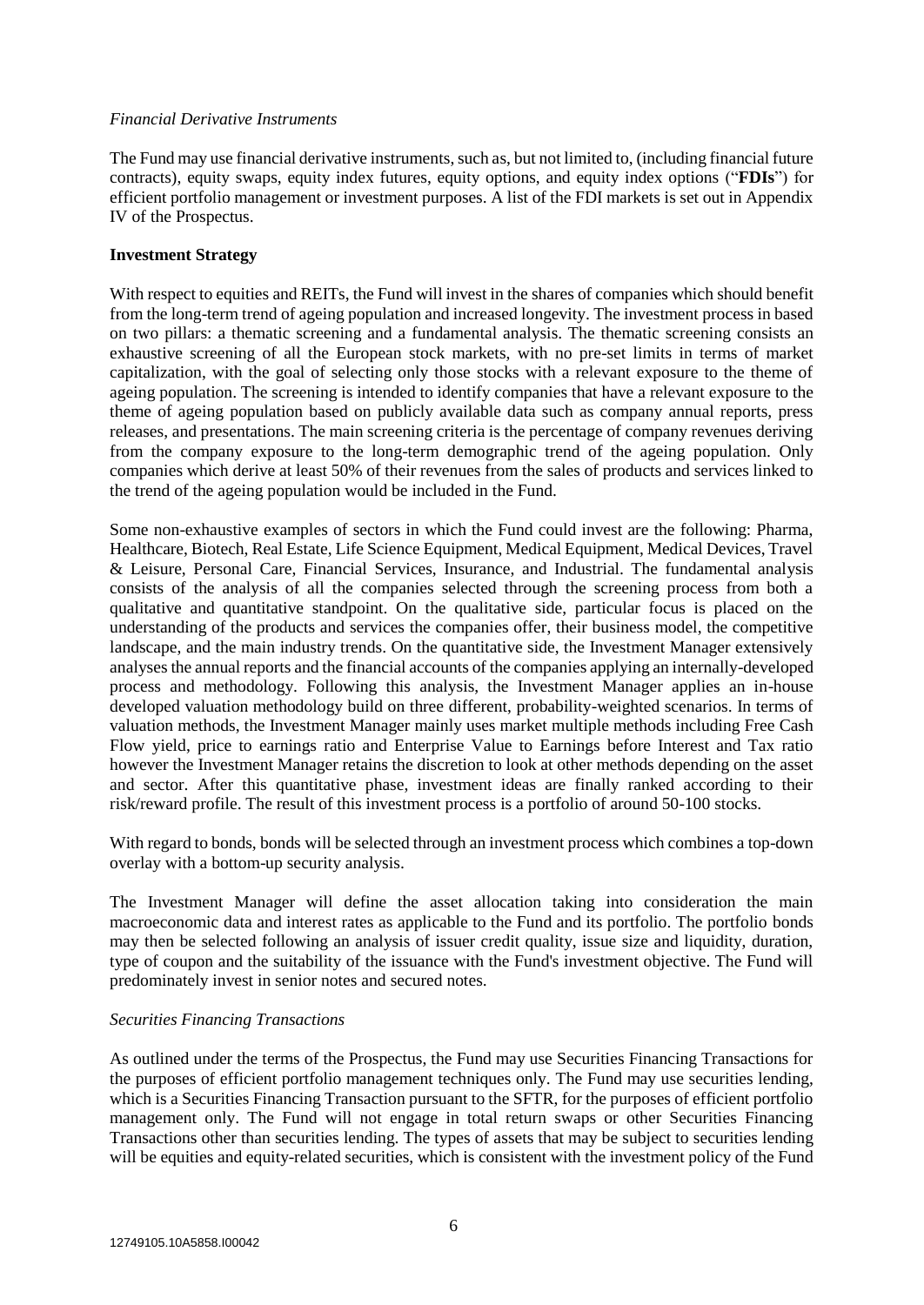and as listed above under "Investment Policy". Assets subject to Securities Financing Transactions and collateral received are safe-kept by the Depositary.

The maximum proportion of equities and equity related securities that can be subject to securities lending shall be 60% of the Net Asset Value of the Fund and the expected proportion will be subject to securities lending shall be 30% of the Net Asset Value of the Fund.

## **Use of Derivatives**

Futures (including financial future contracts), equity swaps, equity index futures, equity options, and equity index options may be used to hedge against market risk, to change the Fund's interest rate sensitivity or to gain exposure to an underlying market. Forward contracts may be used to hedge or to gain exposure to an increase in the value of an asset, currency or deposit. Foreign exchange contracts may be used to reduce the risk of adverse market changes in exchange rates or to increase exposure to foreign currencies or to shift exposure to foreign currency fluctuations from one country to another. Options may be used to hedge or achieve exposure to a particular market instead of using a physical security.

A risk management process prepared in accordance with the Central Bank's requirements, which enables the Fund to accurately measure, monitor and manage the various risks associated with FDIs, has been submitted to the Central Bank. The Fund may only utilise FDIs listed in the risk management process once cleared by the Central Bank.

The assets of the Fund will be invested in accordance with the UCITS Regulations and the investment restrictions described under "Investment Restrictions" in the Prospectus.

The Fund may also employ investment techniques and instruments, including FDI, subject to the conditions and limits set out in the Central Bank issued guidelines, for efficient portfolio management of its assets for hedging against market movements, currency exchange, interest rate risks or otherwise as detailed under the heading "Efficient Portfolio Management" in the Prospectus.

A description of the types of financial derivative instruments which may be used for investment purposes and efficient portfolio management set forth within the table below:

| <b>Derivative</b>                 | <b>Specific Use</b>                                                                                                                                                                                                                                                                                                                                                                                 | <b>Where</b><br>hedging: risk<br>being hedged | <b>EPM</b><br>and/or<br><b>Investment</b><br><b>Purposes?</b> | <b>How FDI will help achieve</b><br>the investment objective? |
|-----------------------------------|-----------------------------------------------------------------------------------------------------------------------------------------------------------------------------------------------------------------------------------------------------------------------------------------------------------------------------------------------------------------------------------------------------|-----------------------------------------------|---------------------------------------------------------------|---------------------------------------------------------------|
| Equity<br>Index<br><b>Futures</b> | Contracts to receive or<br>pay cash based on the<br>performance<br>of<br>an<br>underlying index at a pre-<br>determined future date<br>and at a price agreed<br>transaction<br>through a<br>undertaken<br>$\alpha$<br>an<br>exchange.<br>All such indices to which<br>exposure is gained for<br>EPM purposes comply<br>with the Central Bank's<br>UCITS Regulations and<br>Bank's<br>the<br>Central | Market Risk                                   | EPM only                                                      | Manages the Fund's exposure<br>to equities fluctuations.      |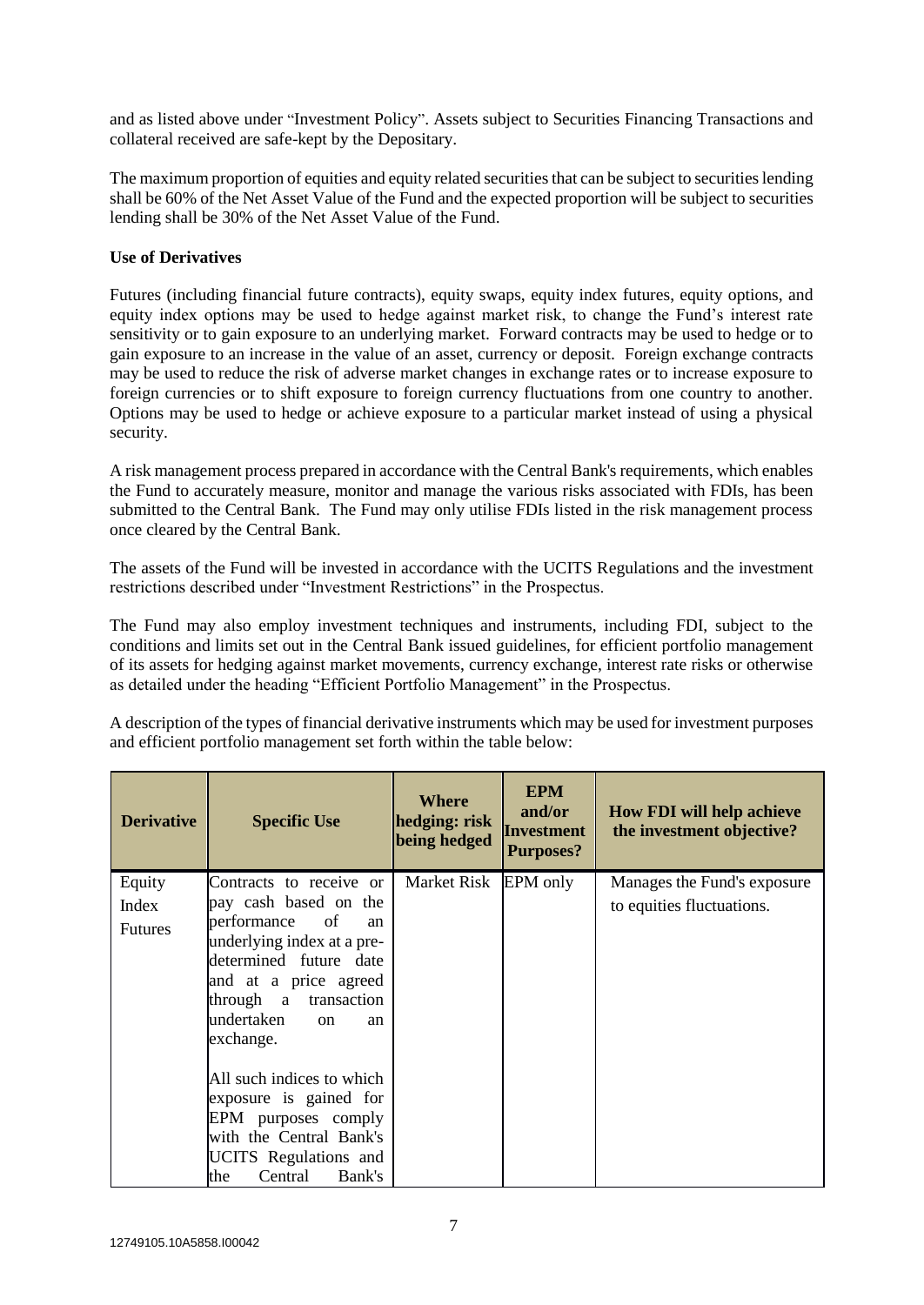| <b>Derivative</b>                 | <b>Specific Use</b>                                                                                                                                                                                                                                                  | <b>Where</b><br>hedging: risk<br>being hedged | <b>EPM</b><br>and/or<br><b>Investment</b><br><b>Purposes?</b> | <b>How FDI will help achieve</b><br>the investment objective?                                                                                                            |
|-----------------------------------|----------------------------------------------------------------------------------------------------------------------------------------------------------------------------------------------------------------------------------------------------------------------|-----------------------------------------------|---------------------------------------------------------------|--------------------------------------------------------------------------------------------------------------------------------------------------------------------------|
|                                   | <b>UCITS</b><br>guidance<br><sub>on</sub><br>Financial Indices.                                                                                                                                                                                                      |                                               |                                                               |                                                                                                                                                                          |
| Equity<br>swaps                   | To manage the Fund's<br>exposure to fluctuations<br>the<br>prices<br>of<br>in<br>individual<br>equity<br>positions.                                                                                                                                                  | <b>Market Risk</b>                            | <b>EPM</b><br>and<br>hedging<br>only                          | Assist in capital protection<br>which helps the Fund achieve<br>its objective of generating<br>positive returns in all market<br>phases.                                 |
| Equity<br>Options                 | Independent<br>profit<br>opportunities<br>and<br>to<br>hedge certain risks of<br>investment positions.                                                                                                                                                               | <b>Market Risk</b><br><b>Credit Risk</b>      | <b>EPM</b>                                                    | Provides exposure to equities<br>and for the ability to take<br>synthetic short positions in<br>equities and manages the<br>Fund's exposure to equities<br>fluctuations. |
| Equity<br><b>Index</b><br>Options | To hedge certain risks<br>equity investment<br>of<br>positions.<br>example,<br>For<br>call<br>options may serve as a<br>long hedge of the<br>investments of a Fund<br>and sold put options<br>may serve as a limited<br>short hedge of the<br>investments of a Fund. | <b>Market Risk</b>                            | <b>EPM</b><br>and<br>hedging<br>only                          | Manages the Fund's exposure<br>to equities fluctuations.                                                                                                                 |

## **Hedging**

The Fund may, at the discretion of the Investment Manager, hedge against currency fluctuations in non-Euro denominated portfolio investments.

Further details of the risks are included in the Prospectus under the heading "Foreign Exchange Risk".

The Fund will not engage in share class hedging.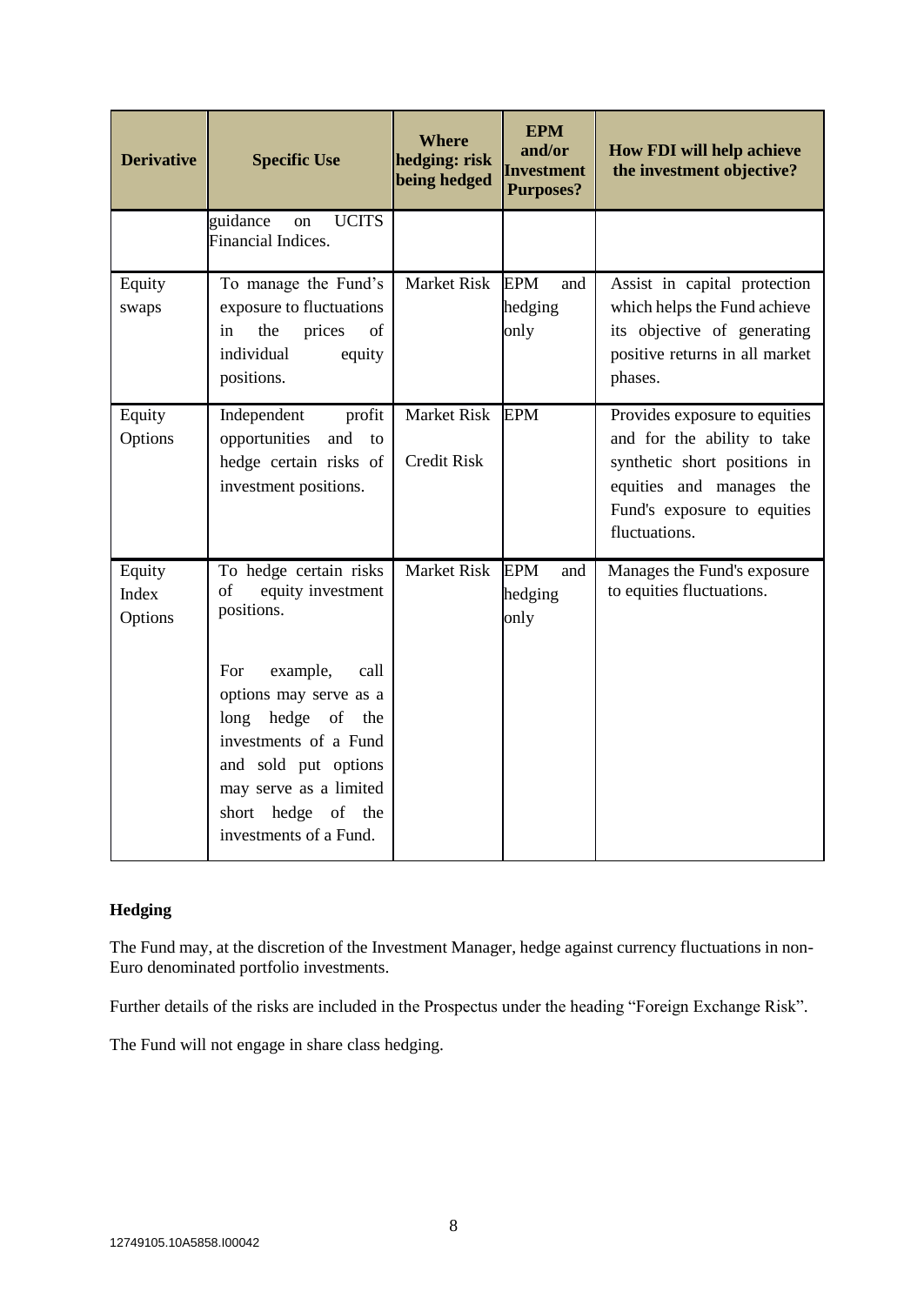## **Profile of a Typical Investor**

The Fund is suitable for investors who are willing to tolerate medium to high risks and who are seeking a portfolio, which has a long-term horizon.

## **Investment Restrictions**

The investment restrictions set out in the Prospectus are deemed to apply at the time of purchase of the investments. If such limits are exceeded for reasons beyond the control of the Company, or as a result of the exercise of subscription rights, the Company must adopt, as a priority objective, the remedying of the situation, taking due account of the interests of Shareholders.

The Directors, in consultation with the Manager and the Investment Manager, from time to time may impose such further investment restrictions as shall be compatible with or in the interest of the Shareholders, in order to comply with the laws and regulations of the countries where Shareholders are located, provided that the general principle of diversification in respect of the Company's assets are adhered to for so long as the Shares are listed on the Irish Stock Exchange.

## **Investment Risks**

Investment in the Fund carries with it a degree of risk including, but not limited to, the risks described in the "Investment Risks" section of the Prospectus. These investment risks are not purported to be exhaustive and potential investors should review the Prospectus and this Supplement carefully and consult with their professional advisers before making an application for Shares. There can be no assurance that the Fund will achieve its investment objective.

## *Financial Derivative Instruments*

In the event that the Fund uses FDIs for efficient portfolio management or investment purposes, such use may increase the risk profile of the Fund.

The Fund may be leveraged as a result of its use of FDIs, however, any such leverage will not exceed 100% of the net assets of the Fund at any time.

For information in relation to the risks associated with the use of FDIs, please refer to the "Investment Risks" section of the Prospectus.

## **Subscriptions**

The Fund is offering two Classes of Shares in respect of the Company – the Class A Shares and the Class I Shares, both of which are denominated in Euro. It is currently intended that the Class I Shares will be marketed to institutional investors and accordingly, such Shares will not be generally available to other investors. The initial offer period for the Class A Shares and the Class I Shares has closed.

As the initial offer period has closed, all Shares shall be issued at the Net Asset Value per Share on each Dealing Day and adding thereto such sum as the Directors in their absolute discretion may from time to time determine as an appropriate provision for duties and charges.

In order to receive Shares at the Net Asset Value per Share as of any particular Dealing Day, the signed original application form, together with any anti-money laundering documents, must be received by the Administrator no later than the Dealing Deadline or such later time as any Director may from time to time permit provided that subscription applications will not be accepted after the Valuation Point. Applications received after such time will be held over until the following Dealing Day. Subsequent applications may be made in writing or by facsimile or by electronic means provided such means are in accordance with the requirements of the Central Bank.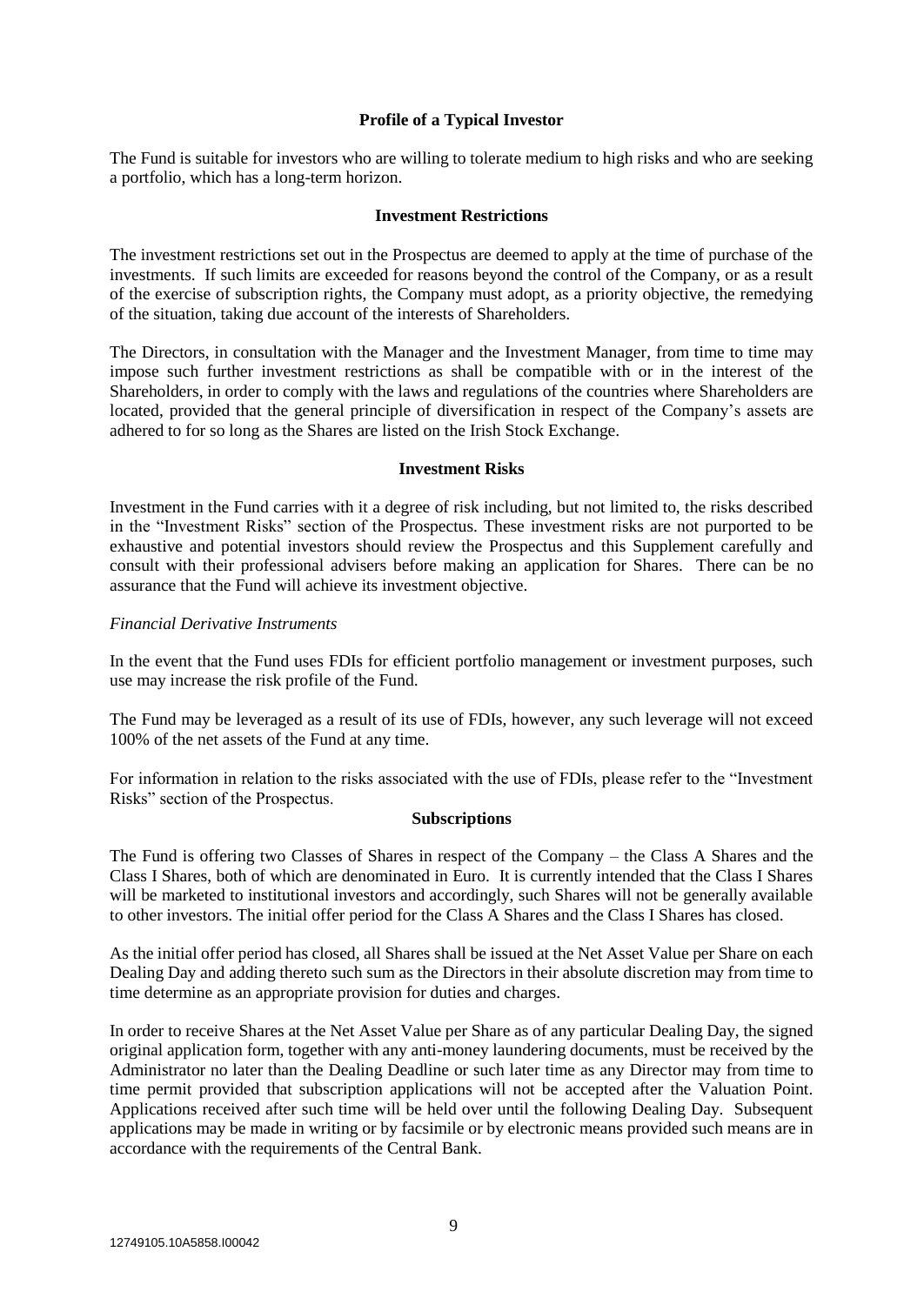There is a minimum initial subscription amount of  $\epsilon$ 1,000 or its foreign currency equivalent or such other amount as the Directors may from time to time determine, provided it is not less than  $\epsilon$ 1,000 in the case of the Class A and Class I Shares.

Subscriptions for Shares must be in Euro unless the Directors otherwise agree to accept subscriptions in any freely convertible currency approved by the Administrator, in which case such subscriptions will be converted into the relevant currency at the prevailing exchange rate available to the Administrator and the cost (and associated risk) of conversion will be borne by the Shareholder and deducted from the subscription monies.

Settlement for subscriptions for all Classes of Shares must be received by the Company, care of the Administrator no later than two Business Days after the relevant Dealing Day provided that the Directors reserve the right to defer the issue of Shares until receipt of subscription monies by the Fund.

Subscriptions for all Shares should be made by electronic transfer to the accounts set out in the Application Form.

## **Redemptions**

## **Redemption of Shares**

In accordance with the redemption procedures specified below, Shareholders may request the Fund to redeem their Shares on and with effect from any Dealing Day at the Net Asset Value per Share.

A redemption request form should be posted or sent by facsimile, so as to arrive at the Administrator's address no later than the Dealing Deadline or such later time as any Director may from time to time permit provided that redemption requests will not be accepted after the Valuation Point.

Redemption requests should be made on a signed redemption request form (available from the Administrator), which should be posted or sent by facsimile to the Company, care of the Administrator. The address for the Administrator is set out in the Prospectus. In the case of redemption requests sent by facsimile, payment of redemption proceeds will only be made to the account of record as provided for in the application form. Alternatively, redemption requests can be sent by electronic means provided such means are in accordance with the requirements of the Central Bank.

Settlement will normally be made by electronic transfer on the second Business Day after the relevant Dealing Day on which the redemption is effective. Payment will be made in the Base Currency unless otherwise agreed with the Administrator to be in another major freely convertible currency. Payment of redemption proceeds will be made to the registered Shareholder to the account of record. Amendments to the registration details and payments instructions will only be effected on receipt of original documentation. The proceeds of the redemption of Shares will only be paid on receipt by the Administrator of the original subscription application form and anti-money laundering documents and only where all anti-money laundering procedures have been completed. A repurchase request will not be capable of withdrawal after submission to the Company, unless such withdrawal is approved by the Company acting in its absolute discretion. If requested, the Company may, in consultation with the Manager, and subject to the prior approval of the Depositary, and on prior written notification to the Shareholders, agree to designate additional Dealing Days and Valuation Points for the repurchase of **Shares**.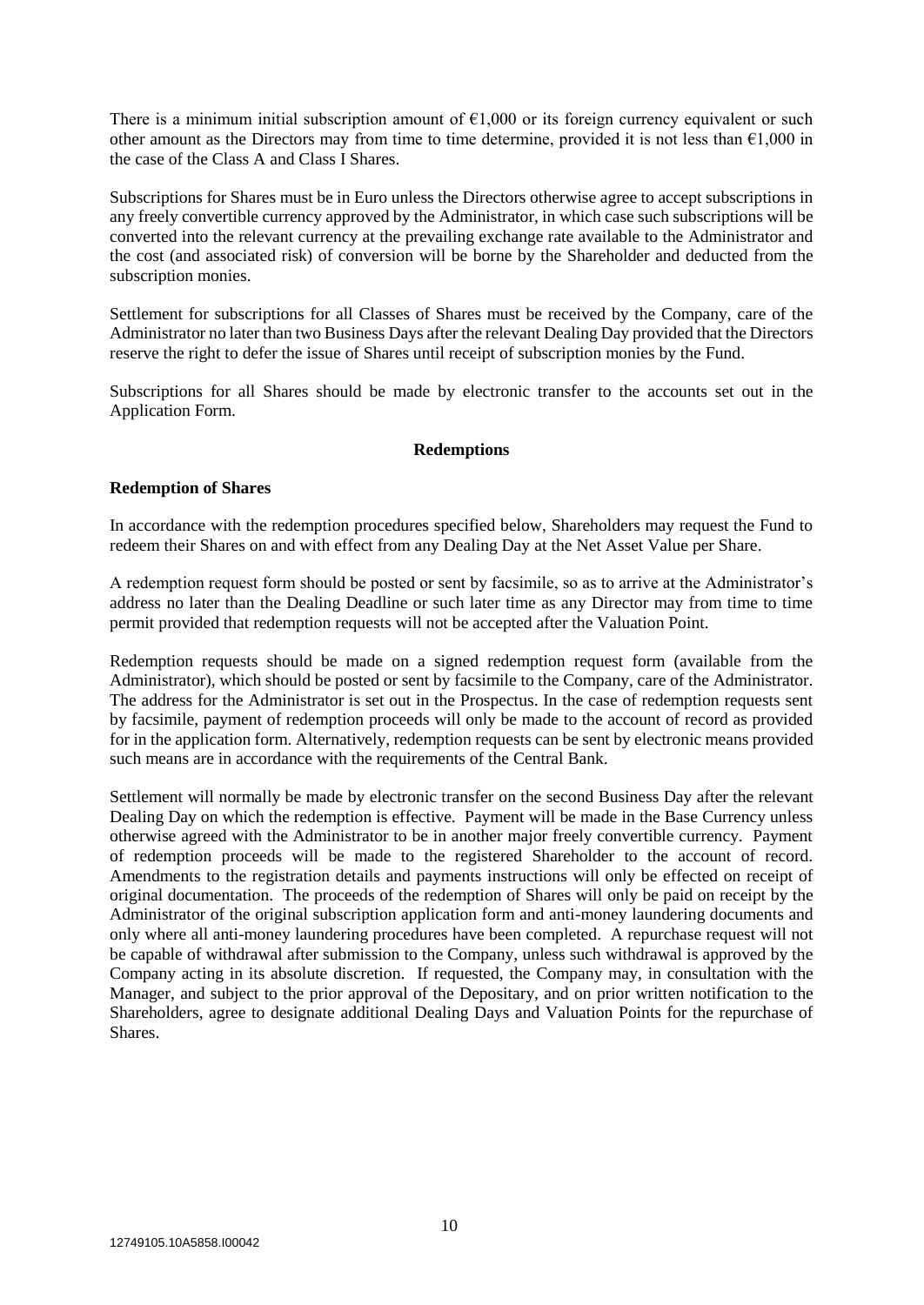## **Switching between Classes of Shares in the Fund**

In accordance with the procedure set out in the Prospectus under the heading "How to Switch Between Funds", a Share exchange may be effected by way of a redemption of Shares of one Class in the Fund and a simultaneous subscription at the most recent Net Asset Value per Share for Shares of the other Class in the Fund. No switching fee will apply.

## **Dividend Policy**

The Company does not anticipate distributing dividends from net investment income in respect of the Fund but the Company reserves the right to pay dividends or make other distribution in the future. Initially such amounts will be retained by the Company and will be reflected in the Net Asset Value of the Fund.

If provision is made to allow the Fund change its dividend policy (i.e. to allow for the payment of dividends as noted above), full details will be provided in an updated supplement and all shareholders will be notified in advance.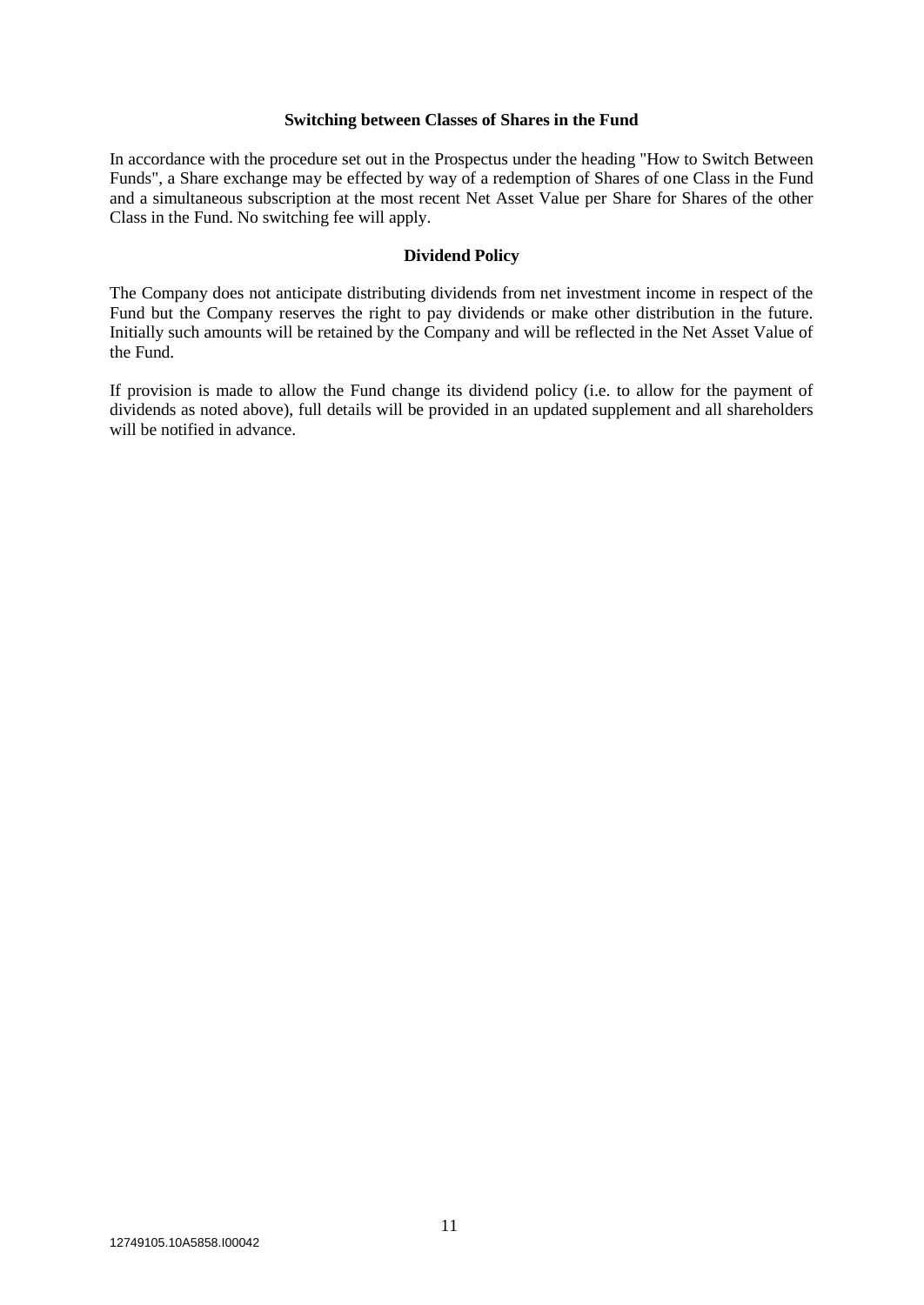## **Fees and Expenses**

#### **Investment Management and Performance Fees**

The Investment Manager shall be entitled to the following fees payable out of the assets of the Fund in relation to the relevant Class of Shares:

- 1. an investment management fee payable out of the assets of the Fund, calculated by the Administrator, accruing at each Valuation Point and payable monthly in arrears at a rate of:
	- (a) 1.50% of the average Net Asset Value of the Class A Shares; and
	- (b) 0.75% of the average Net Asset Value of the Class I Shares.

The Investment Manager will also be reimbursed out of the assets of the Fund for reasonable out-of-pocket expenses incurred by the Investment Manager.

2. a performance fee (the "**Performance Fee**").

The Performance Fee shall be calculated and shall accrue at each Valuation Day and the accrual will be reflected in the Net Asset Value per Share of the relevant Class of Shares. The Performance Fee will be paid annually in arrears as soon as practicable after the close of business on the Business Day following the end of the relevant Performance Period.

The Performance Fee shall be calculated in respect of each period of twelve months ending on the last Valuation Day in December (a "**Performance Period**"). The first Performance Period began from the end of the initial offer period of the Class A and Class I Shares and finished on the last Valuation Day in December of that year.

The Performance Fee rate for each Performance Period shall be equal to 15% of the amount, if any, by which the Net Asset Value of the relevant Class of Shares exceeds the High Watermark of such Share Class on the last Valuation Day of the Performance Period. In addition, the Performance Fee with respect to any redemptions of Shares during the Performance Period will crystallise and become payable to the Investment Manager within 14 days of the redemption date.

"**High Water Mark**" means in respect of the initial Performance Period for a Class of Shares the initial offer price of such Class of Shares multiplied by the number of Shares of such Class of Shares issued during the initial offer period, increased on each Valuation Day by the value of any subscriptions or decreased on each Valuation Day pro rata by the value of any redemptions of the Shares which have taken place since the initial offer period.

No Performance Fee is accrued or paid until the Net Asset Value per share exceeds: (a) the previous highest Net Asset Value per share on which the Performance Fee was paid or accrued, or (b) the initial offer price, if higher. The Performance Fee is only payable or paid on the increase of the Net Asset Value per share over the amount in (a) or (b), whichever is higher.

As the initial offer period has now closed, for each subsequent Performance Period for a Share Class the "**High Water Mark**" means either:

(i) where a Performance Fee was payable in respect of the prior Performance Period, the Net Asset Value of the relevant Class of Shares at the beginning of the Performance Period multiplied by the number of Shares of such Share Class in issue at the beginning of such Performance Period, increased on each Valuation Day by the value of any subscriptions or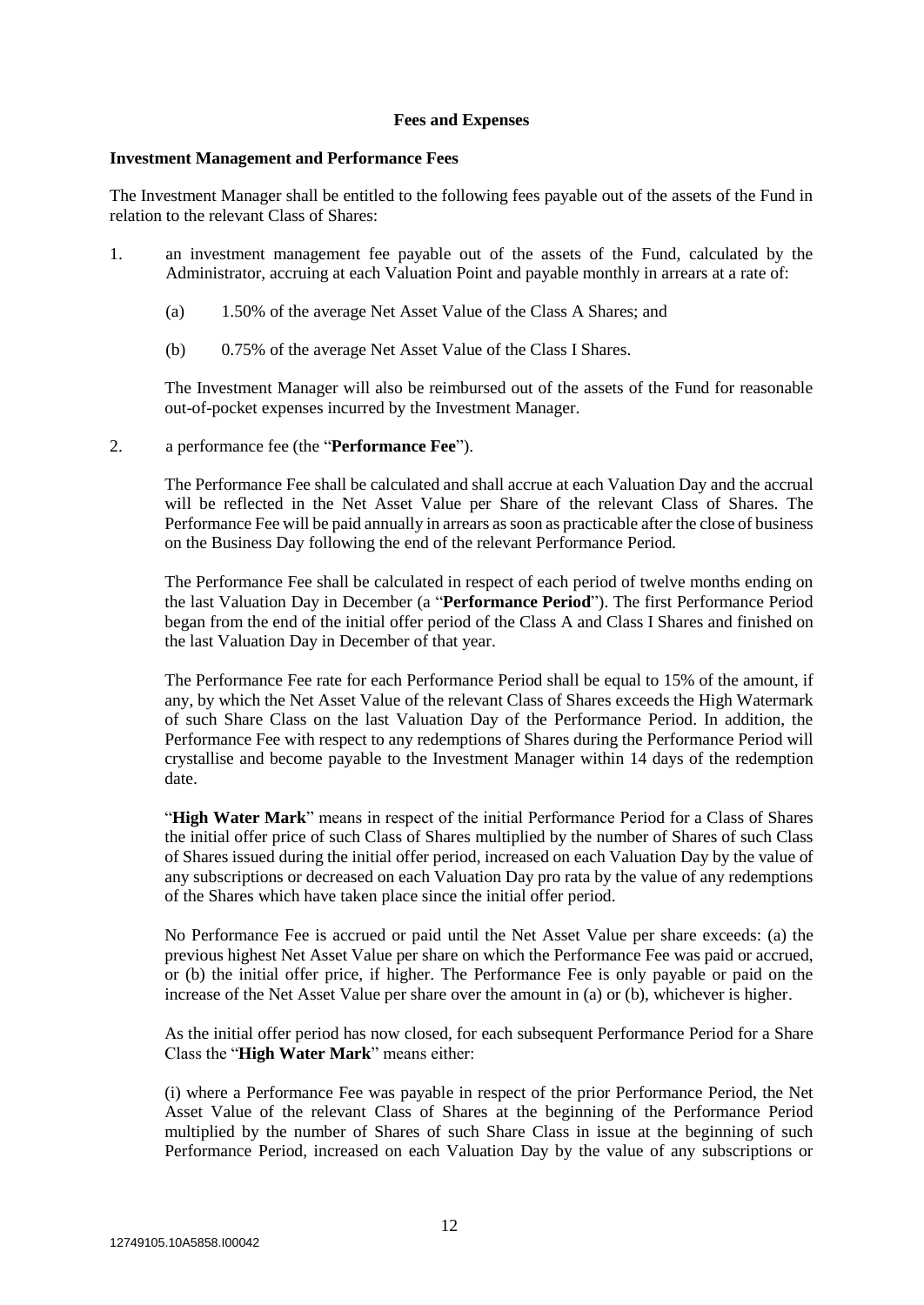decreased on each Valuation Day pro rata by the value of any redemptions of Shares which have taken place since the beginning of such Performance Period; or

(ii) where no Performance Fee was payable in respect of the prior Performance Period, the High Water Mark of the relevant Class of Shares at end of the prior Performance Period increased on each Valuation Day by the value of any subscriptions or decreased on each Valuation Day pro rata by the value of any redemptions of Shares which have taken place since the beginning of such Performance Period.

The calculation of the Performance Fee is verified by the Depositary and is not open to the possibility of manipulation.

For the avoidance of doubt, the calculation of any Performance Fee shall include all income and net realised and unrealised gains and losses. Investors shall note that Performance Fees may be paid on unrealised gains and losses as at the end of each Performance Period, and as a result, incentive fees may be paid on unrealised gains, which may subsequently never be realised. The Performance Fee methodology is calculated net of all costs (for example all investment management and administration fees), but is calculated without deducting the Performance Fee itself, provided that in doing so, the Investment Manager has determined, it is in the investors' best interests.

Please see example of how the Performance Fee is calculated to provide investors with a better understanding of the Performance Fee model in Appendix I. For the avoidance of doubt, artificial increases resulting from new subscriptions into the Fund will not be taken into the account when calculating the Fund's Performance Fee.

## **Management Fee**

The Manager shall be entitled to an annual management fee. Details of this fee, including the maximum management fee chargeable are set out in the Prospectus.

#### **Subscription, Switching and Redemption Charges**

No subscription, switching or redemption charges will apply in respect of any of the Classes of Shares of the Fund.

#### **Other Fees and Expenses**

The Fund shall also bear a portion of the fees and expenses of the Company as set out under the heading "Fees and Expenses" in the Prospectus.